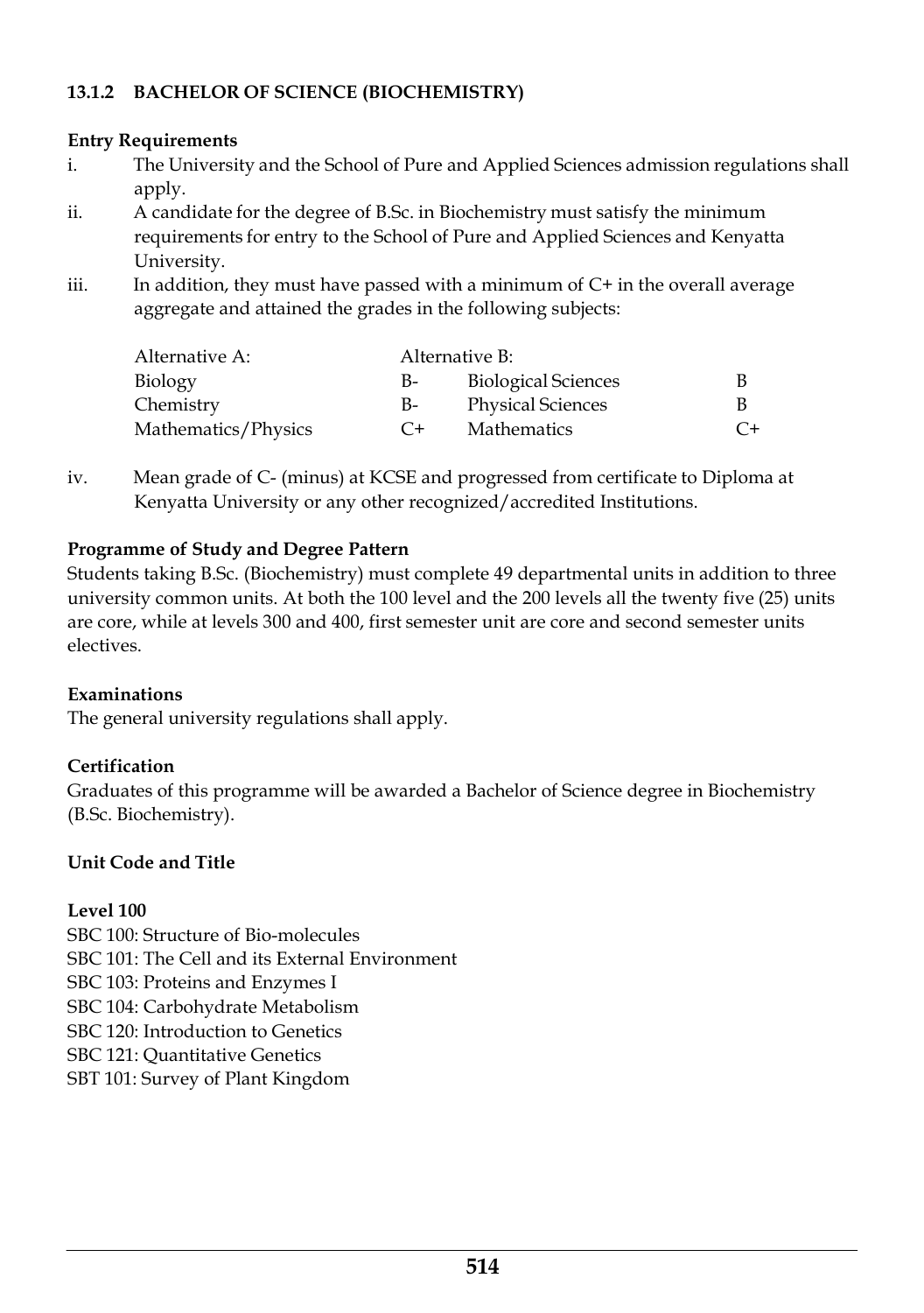SBT 102: Plant Morphology and Anatomy SCH 100: Fundamentals of Inorganic Chemistry SCH 101: Introduction to Physical Chemistry SCH 102: Organic Chemistry 1 SMA 100: Mathematics for Science I SZL 100: General Zoology UCUUnit

#### **Level 200**

SBC 200: Lipid Metabolism SBC 201: Proteins and Enzymes II SBC 202: Analytical Techniques I SBC 203: Bio-membranes and Sub-cellular Organelles SBC 204: Amino acid and Nucleotide Metabolism SBC 205: Medical Biochemistry I SBC 207: Cytology and Histology SBC 209: Reproductive Biochemistry SBC 220: Fundamentals and Applications of Biotechnology SBC 221: Cellular and Molecular Biology I SBC 222: Introduction to Immunology SCH 202: Organic Chemistry II UCU Unit

#### **Level 300**

**Example 35**<br> **SEC 306**<br> **SIS** SBC 300: Biochemistry of Microorganisms SBC 301: Metabolism and Respiration in Plants SBC 302: Analytical Techniques II SBC 304: Signal Transduction and Cell Communication SBC 305: Applied Microbial Biochemistry SBC 306: Biochemical Pharmacology SBC 307: Pharmacognosy SBC 308: Biostatistics and Research SBC 309: Ecological Biochemistry SBC 310: Regulation and Integration of Metabolism SBC 311: Attachment in Biochemistry SBC 375: Cellular and Molecular Biology II SBC 390: Drug Bioscreening SBC 391: Plant Biochemistry I UCU Unit

## **Level 400**

SBC 400: Biochemical Endocrinology SBC 401: Medical Biochemistry II SBC 403: Advanced Immunology SBC 404: Nutritional Biochemistry SBC 405: Plant Biochemistry II SBC 406: Pharmaceutical Chemistry SBC 407: Biochemical Toxicology (prerequisite SBC 306) SBC 408: Food Biochemistry